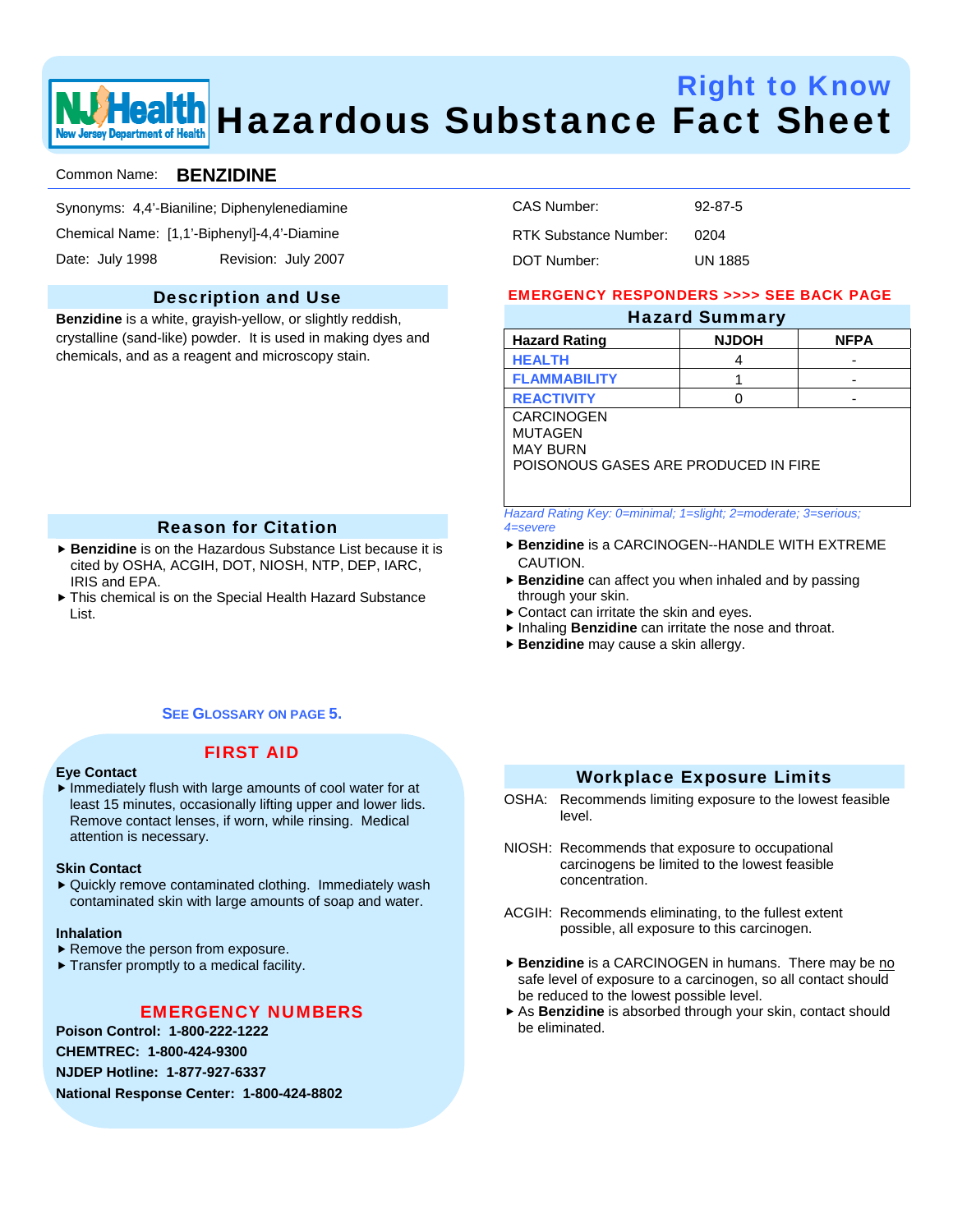### Determining Your Exposure

- Read the product manufacturer's Material Safety Data Sheet (MSDS) and the label to determine product ingredients and important safety and health information about the product mixture.
- $\blacktriangleright$  For each individual hazardous ingredient, read the New Jersey Department of Health Hazardous Substance Fact Sheet, available on the RTK website (www.nj.gov/health/eoh/rtkweb) or in your facility's RTK Central File or Hazard Communication Standard file.
- $\blacktriangleright$  You have a right to this information under the New Jersey Worker and Community Right to Know Act, the Public Employees Occupational Safety and Health (PEOSH) Act if you are a public worker in New Jersey, and under the federal Occupational Safety and Health Act (OSHA) if you are a private worker.
- ▶ The New Jersey Right to Know Act requires most employers to label chemicals in the workplace and requires public employers to provide their employees with information concerning chemical hazards and controls. The federal OSHA Hazard Communication Standard (29 CFR 1910.1200) requires private employers to provide similar information and training to their employees.

This Fact Sheet is a summary of available information regarding the health hazards that may result from exposure. Duration of exposure, concentration of the substance and other factors will affect your susceptibility to any of the potential effects described below.

# Health Hazard Information

#### **Acute Health Effects**

The following acute (short-term) health effects may occur immediately or shortly after exposure to **Benzidine**:

- **► Benzidine** can irritate the skin causing a rash or burning feeling on contact.
- Exposure can irritate the eyes, nose, and throat.

#### **Chronic Health Effects**

The following chronic (long-term) health effects can occur at some time after exposure to **Benzidine** and can last for months or years:

#### *Cancer Hazard*

- **► Benzidine** is a CARCINOGEN in humans. It has been shown to cause bladder cancer.
- $\blacktriangleright$  Many scientists believe there is no safe level of exposure to a carcinogen. Such substances may also have the potential for causing reproductive damage in humans.
- **Benzidine** is a MUTAGEN. It may cause genetic changes.

#### *Reproductive Hazard*

According to the information presently available to the New Jersey Department of Health, **Benzidine** has not been tested for its ability to affect reproduction.

#### *Other Effects*

▶ Skin allergy may occur with itching, redness and/or eczemalike rash. If this happens, future contact can trigger symptoms.

#### Medical

#### **Medical Testing**

Before beginning employment and at regular times after that, for those with frequent or potentially high exposures, the following is recommended:

 $\blacktriangleright$  Urine cytology (a test for abnormal cells in the urine)

If symptoms develop or overexposure is suspected, the following is recommended:

 $\blacktriangleright$  Evaluation by a qualified allergist will help diagnose skin allergy.

Any evaluation should include a careful history of past and present symptoms with an exam. Medical tests that look for damage already done are not a substitute for controlling exposure.

Request copies of your medical testing. You have a legal right to this information under the OSHA Access to Employee Exposure and Medical Records Standard (29 CFR 1910.1020).

#### Workplace Controls and Practices

Very toxic chemicals, or those that are reproductive hazards or sensitizers, require expert advice on control measures if a less toxic chemical cannot be substituted. Control measures include: (1) enclosing chemical processes for severely irritating and corrosive chemicals, (2) using local exhaust ventilation for chemicals that may be harmful with a single exposure, and (3) using general ventilation to control exposures to skin and eye irritants. For further information on workplace controls, consult the NIOSH document on Control Banding at www.cdc.gov/niosh/topics/ctrlbanding/.

The following work practices are also recommended:

- $\blacktriangleright$  Label process containers.
- $\blacktriangleright$  Provide employees with hazard information and training.
- $\blacktriangleright$  Monitor airborne chemical concentrations.
- $\blacktriangleright$  Use engineering controls if concentrations exceed recommended exposure levels.
- $\blacktriangleright$  Provide eye wash fountains and emergency showers.
- $\blacktriangleright$  Wash or shower if skin comes in contact with a hazardous material.
- $\blacktriangleright$  Always wash at the end of the workshift.
- $\blacktriangleright$  Change into clean clothing if clothing becomes contaminated.
- $\blacktriangleright$  Do not take contaminated clothing home.
- $\blacktriangleright$  Get special training to wash contaminated clothing.
- $\triangleright$  Do not eat, smoke, or drink in areas where chemicals are being handled, processed or stored.
- $\blacktriangleright$  Wash hands carefully before eating, smoking, drinking, applying cosmetics or using the toilet.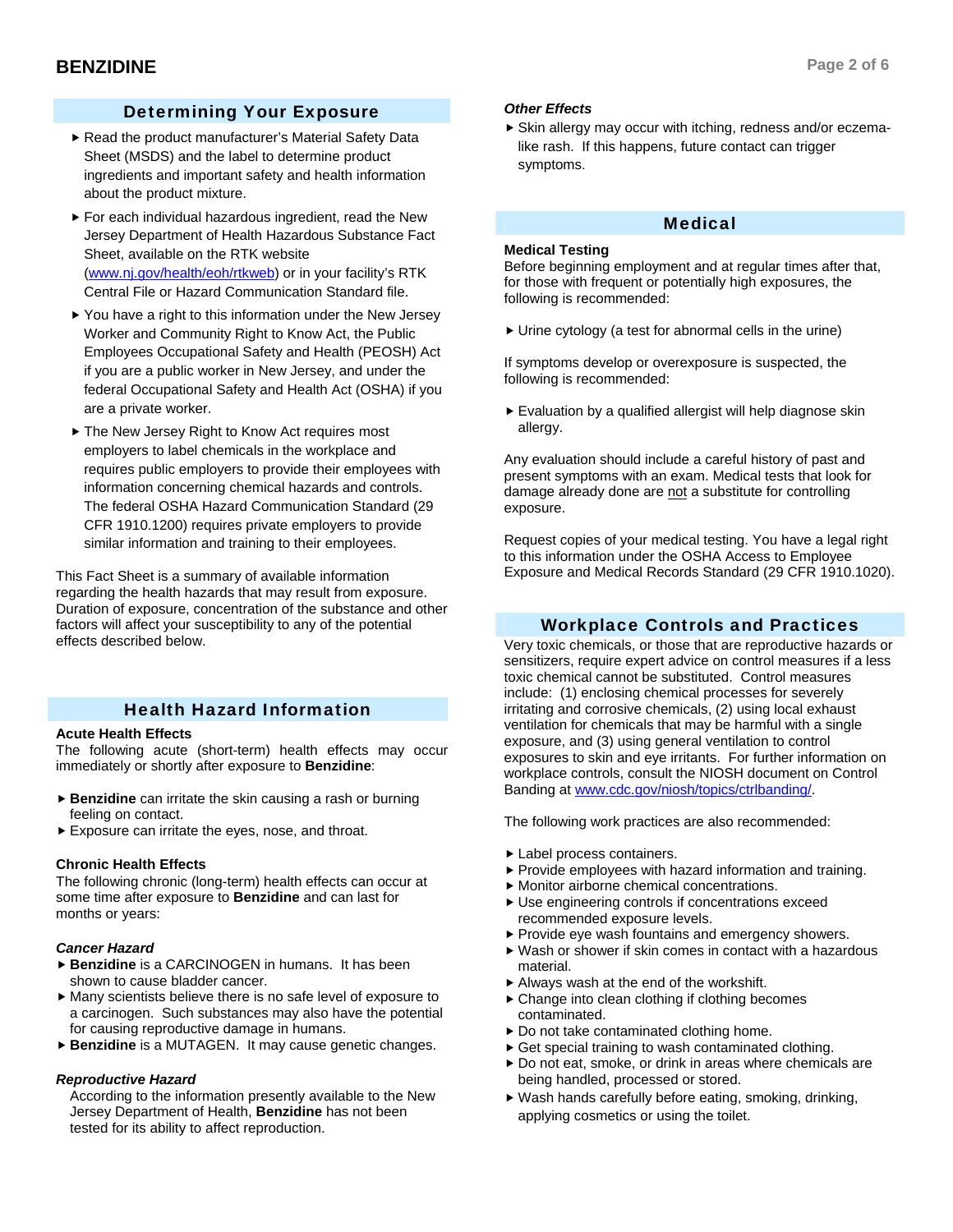# **BENZIDINE** Page 3 of 6

In addition, the following may be useful or required:

- $\triangleright$  Specific engineering controls are required for this chemical by OSHA. Refer to the OSHA **Benzidine** Standard (29 CFR 1910.1010).
- Use a vacuum or a wet method to reduce dust during cleanup. DO NOT DRY SWEEP.
- $\triangleright$  When vacuuming, a high efficiency particulate air (HEPA) filter should be used, not a standard shop vacuum.

#### Personal Protective Equipment

The OSHA Personal Protective Equipment Standard (29 CFR 1910.132) requires employers to determine the appropriate personal protective equipment for each hazard and to train employees on how and when to use protective equipment.

The following recommendations are only guidelines and may not apply to every situation.

#### **Gloves and Clothing**

- ▶ Avoid skin contact with **Benzidine**. Wear personal protective equipment made from material which can not be permeated and/or degraded by this substance. Safety equipment suppliers/manufacturers can provide recommendations on the most protective glove/clothing material for your operation.
- f Safety equipment manufacturers recommend *Rubber* or *Nitrile* for gloves and DuPont *Tychem®* fabrics for solutions of **Benzidine** in *Methanol*.
- $\blacktriangleright$  All protective clothing (suits, gloves, footwear, headgear) should be clean, available each day, and put on before work.

#### **Eye Protection**

- $\blacktriangleright$  Eye protection is included in the recommended respiratory protection.
- $\triangleright$  Contact lenses should not be worn when working with this substance.

#### **Respiratory Protection**

*Improper use of respirators is dangerous***.** Such equipment should only be used if the employer has a written program that takes into account workplace conditions, requirements for worker training, respirator fit testing, and medical exams as described in the OSHA Respiratory Protection Standard (29 CFR 1910.134).

▶ At any exposure level, use a NIOSH approved supplied-air respirator with a full facepiece operated in pressure-demand or other positive-pressure mode. For increased protection use in combination with an auxiliary self-contained breathing apparatus operated in a pressure-demand or other positivepressure mode.

### Fire Hazards

If employees are expected to fight fires, they must be trained and equipped as stated in the OSHA Fire Brigades Standard (29 CFR 1910.156).

- **Benzidine** may burn, but does not readily ignite.
- $\triangleright$  Use dry chemical, CO<sub>2</sub>, water spray, an alcohol-resistant foam or other foaming agent.
- ▶ POISONOUS GASES ARE PRODUCED IN FIRE, including *Nitrogen Oxides*.
- ▶ Use water spray to keep fire-exposed containers cool.

#### Spills and Emergencies

If employees are required to clean-up spills, they must be properly trained and equipped. The OSHA Hazardous Waste Operations and Emergency Response Standard (29 CFR 1910.120) may apply.

If **Benzidine** is spilled or leaked, take the following steps:

- $\blacktriangleright$  Evacuate personnel and secure and control entrance to the area.
- Eliminate all ignition sources.
- $\triangleright$  Collect using a vacuum with a HEPA filter or a wet method, and place in covered containers for disposal.
- $\blacktriangleright$  Ventilate and wash area after clean-up is complete.
- $\triangleright$  It may be necessary to contain and dispose of **Benzidine** as a HAZARDOUS WASTE. Contact your state Department of Environmental Protection (DEP) or your regional office of the federal Environmental Protection Agency (EPA) for specific recommendations.

#### Handling and Storage

Prior to working with **Benzidine** you should be trained on its proper handling and storage.

- $\blacktriangleright$  A regulated, marked area should be established where **Benzidine** is handled, used, or stored.
- **Benzidine** must be stored to avoid contact with NITRIC ACID and OXIDIZING AGENTS (such as PERCHLORATES, PEROXIDES, PERMANGANATES, CHLORATES, NITRATES, CHLORINE, BROMINE and FLUORINE) since violent reactions occur.
- $\triangleright$  Store in tightly closed containers in a cool, well-ventilated area away from HEAT and DIRECT SUNLIGHT.
- $\blacktriangleright$  Sources of ignition, such as smoking and open flames, are prohibited where **Benzidine** is used, handled, or stored in a manner that could create a potential fire or explosion hazard.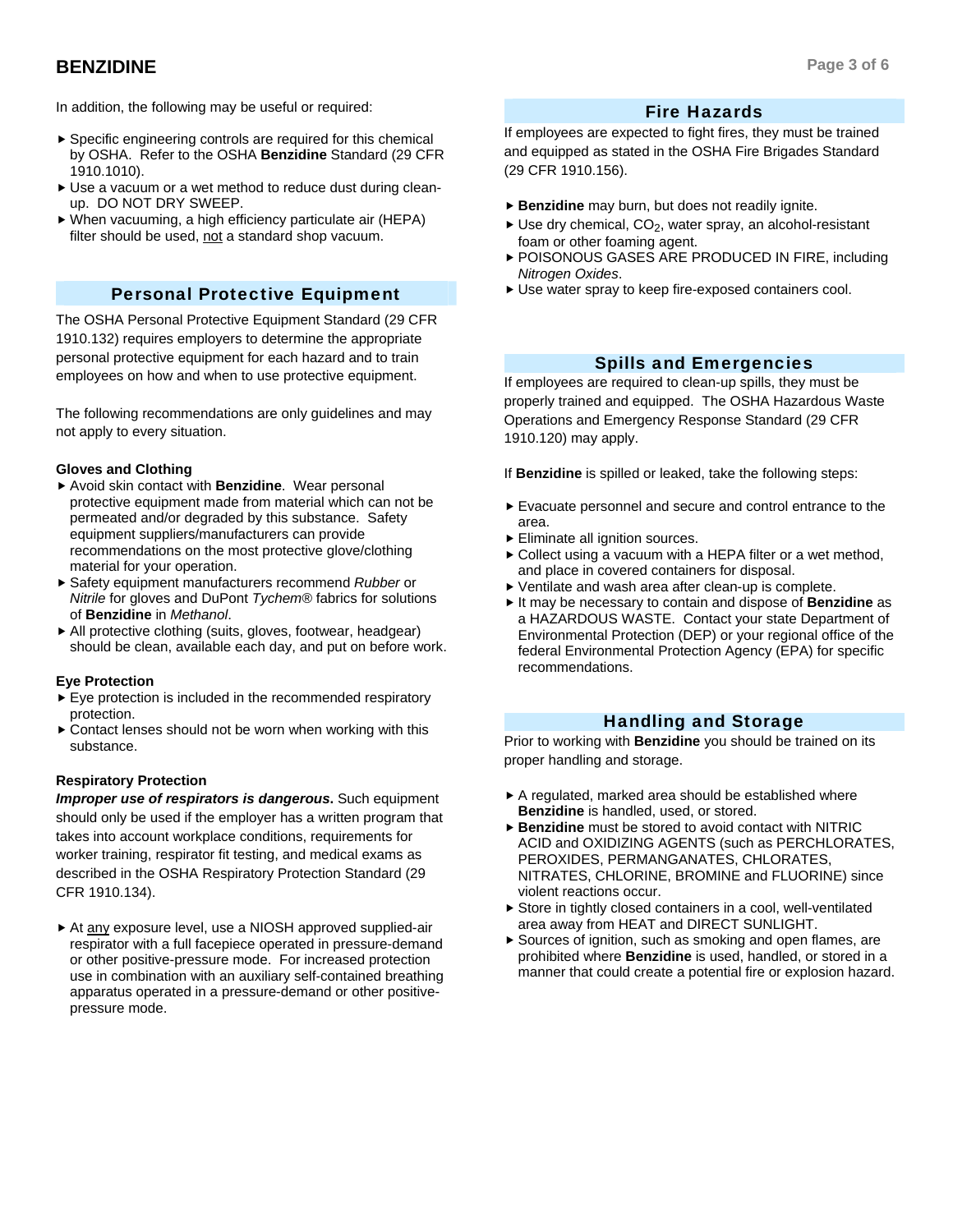# Occupational Health Information **Resources**

The New Jersey Department of Health offers multiple services in occupational health. These services include: Right to Know Information Resources, Public Presentations, General References, Industrial Hygiene Information, Surveys and Investigations, and Medical Evaluations.

#### **For more information, please contact:**

 New Jersey Department of Health Right to Know PO Box 368 Trenton, NJ 08625-0368 Phone: 609-984-2202 Fax: 609-984-7407 E-mail: rtk@doh.state.nj.us Web address: http://www.nj.gov/health/eoh/rtkweb

*The Right to Know Hazardous Substance Fact Sheets are not intended to be copied and sold for commercial purposes.*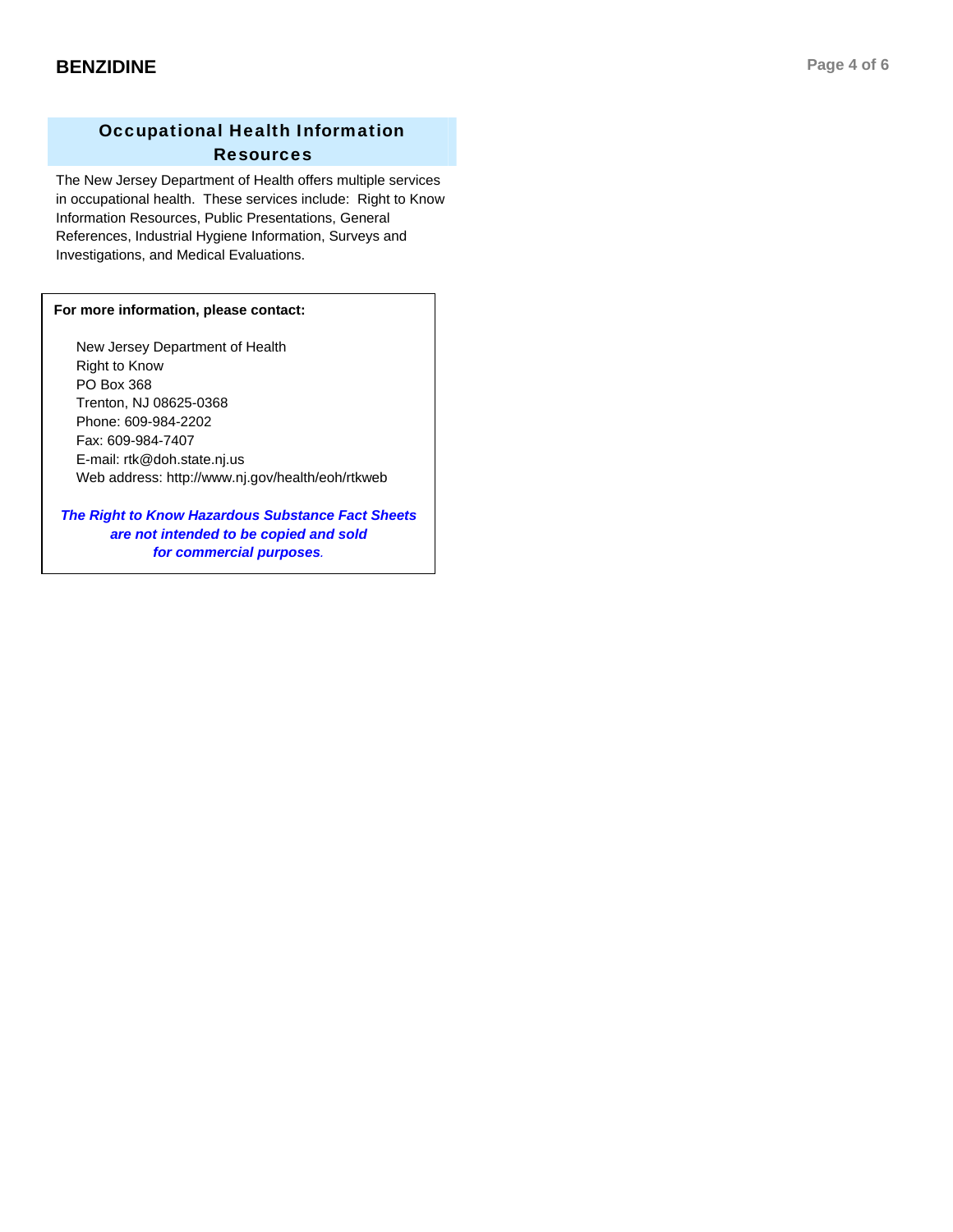#### **GLOSSARY**

**ACGIH** is the American Conference of Governmental Industrial Hygienists. They publish guidelines called Threshold Limit Values (TLVs) for exposure to workplace chemicals.

**Boiling point** is the temperature at which a substance can change its physical state from a liquid to a gas.

A **carcinogen** is a substance that causes cancer.

The **CAS number** is unique, identifying number, assigned by the Chemical Abstracts Service, to a specific chemical.

**CFR** is the Code of Federal Regulations, which are the regulations of the United States government.

A **combustible** substance is a solid, liquid or gas that will burn.

A **corrosive** substance is a gas, liquid or solid that causes destruction of human skin or severe corrosion of containers.

**DEP** is the New Jersey Department of Environmental Protection.

**DOT** is the Department of Transportation, the federal agency that regulates the transportation of chemicals.

**EPA** is the Environmental Protection Agency, the federal agency responsible for regulating environmental hazards.

**ERG** is the Emergency Response Guidebook. It is a guide for emergency responders for transportation emergencies involving hazardous substances.

A **fetus** is an unborn human or animal.

A **flammable** substance is a solid, liquid, vapor or gas that will ignite easily and burn rapidly.

The **flash point** is the temperature at which a liquid or solid gives off vapor that can form a flammable mixture with air.

**IARC** is the International Agency for Research on Cancer, a scientific group.

**Ionization Potential** is the amount of energy needed to remove an electron from an atom or molecule. It is measured in electron volts.

**IRIS** is the Integrated Risk Information System database maintained by federal EPA. The database contains information on human health effects that may result from exposure to various chemicals in the environment.

**LEL** or **Lower Explosive Limit** is the lowest concentration of a combustible substance (gas or vapor) in the air capable of continuing an explosion.

**mg/m3** means milligrams of a chemical in a cubic meter of air. It is a measure of concentration (weight/volume).

A **mutagen** is a substance that causes mutations. A **mutation** is a change in the genetic material in a body cell. Mutations can lead to birth defects, miscarriages, or cancer.

**NFPA** is the National Fire Protection Association. It classifies substances according to their fire and explosion hazard.

**NIOSH** is the National Institute for Occupational Safety and Health. It tests equipment, evaluates and approves respirators, conducts studies of workplace hazards, and proposes standards to OSHA.

**NTP** is the National Toxicology Program which tests chemicals and reviews evidence for cancer.

**OSHA** is the federal Occupational Safety and Health Administration, which adopts and enforces health and safety standards.

**PEOSHA** is the New Jersey Public Employees Occupational Safety and Health Act, which adopts and enforces health and safety standards in public workplaces.

**Permeated** is the movement of chemicals through protective materials.

**PIH** is a DOT designation for chemicals which are Poison Inhalation Hazards.

**ppm** means parts of a substance per million parts of air. It is a measure of concentration by volume in air.

A **reactive** substance is a solid, liquid or gas that releases energy under certain conditions.

**STEL** is a Short Term Exposure Limit which is usually a 15 minute exposure that should not be exceeded at any time during a work day.

A **teratogen** is a substance that causes birth defects by damaging the fetus.

**UEL** or **Upper Explosive Limit** is the highest concentration in air above which there is too much fuel (gas or vapor) to begin a reaction or explosion.

**Vapor Density** is the ratio of the weight of a given volume of one gas to the weight of another (usually *Hydrogen*), at the same temperature and pressure.

The **vapor pressure** is a measure of how readily a liquid or a solid mixes with air at its surface. A higher vapor pressure indicates a higher concentration of the substance in air and therefore increases the likelihood of breathing it in.